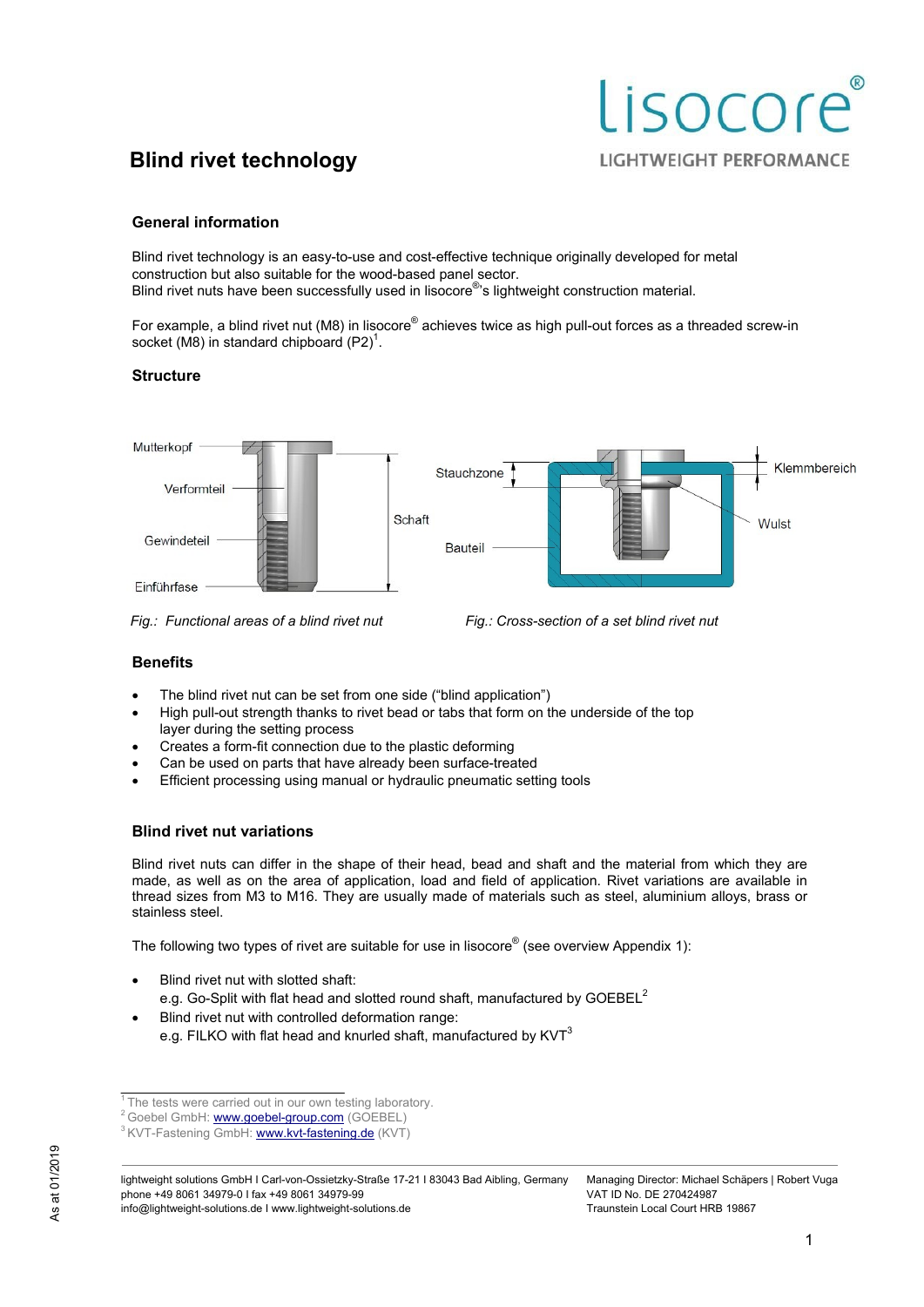# Lisocore **LIGHTWEIGHT PERFORMANCE**

## **Assembly instructions**

Blind rivet technology enables a rational working method. However, the following instructions need to be followed to ensure a perfect screw connection in lisocore<sup>®</sup>.

#### Determining the clamping range thickness

Depending on the clamping strength, the clamping range of the blind rivet nut as well as the thread size and material of the blind rivet nut both need to be selected correctly.

Preliminary tests should be carried out if the clamping strength is at the limit of the clamping range. For example, different plate thicknesses or drilled hole tolerances may need a blind rivet nut with a larger or smaller clamping range.

#### Nut head

If the blind rivet nut is to sit flush in the component when set, a corresponding countersink is required (see Appendix 2, Fig. 1). If properly countersunk, panel materials can be stacked without damaging the surface.

#### Hole size

The hole size should normally be only slightly larger than the shaft diameter of the blind rivet nut to be used. If a corresponding hole tolerance is maintained, the shaft expansion that occurs during the setting process gives the nut a high degree of resistance to torsion.

#### Shaft shapes

Blind rivet nuts with slotted shaft (see Appendix 2, Fig. 3) or knurled shaft (see Appendix 2, Fig. 4) are recommended for the use of blind rivet technology with wood-based materials.

The slots in the shaft weaken the cross-section in the formed part in a targeted way. Lugs are created when the rivet is compressed, which offer a larger contact surface. This allows higher pull-out forces to be achieved than with standard blind rivet nuts.

In blind rivet nuts with a controlled deformation range, the holes in the shaft also ensure that the formed part is weakened in a targeted way in order to form an even and defined bead, even without support on the component. The knurled shaft is particularly suitable for special torsional strength requirements and should be used in particular for very soft cover layers.

<sup>4</sup> Machining instructions for the blind hole of the respective thread size can be provided on request.

Managing Director: Michael Schäpers | Robert Vuga Traunstein Local Court HRB 19867

lightweight solutions GmbH I Carl-von-Ossietzky-Straße 17-21 I 83043 Bad Aibling, Germany phone +49 8061 34979-0 I fax +49 8061 34979-99 info@lightweight-solutions.de I www.lightweight-solutions.de VAT ID No. DE 270424987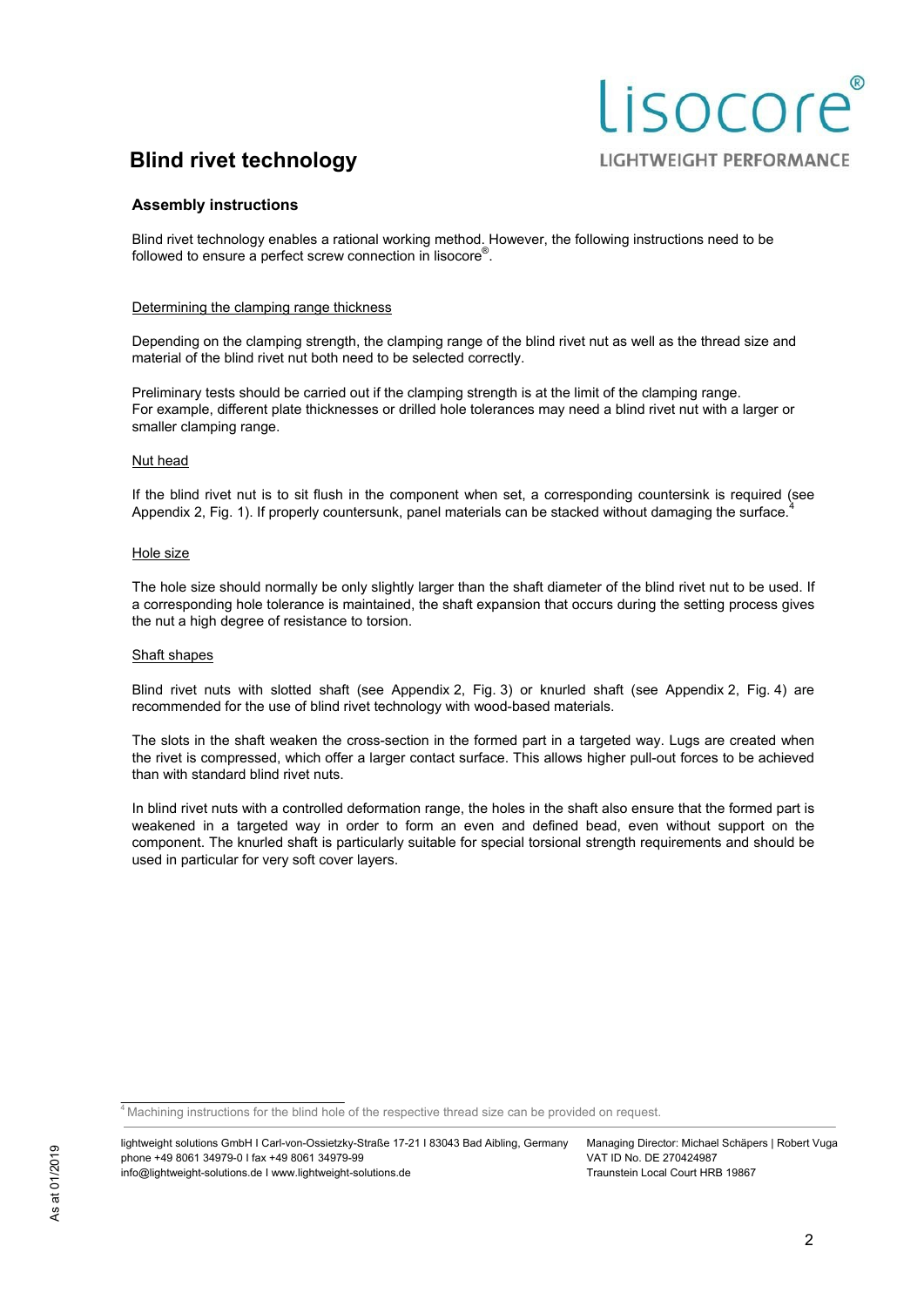#### **Setting devices / setting tools**

Special setting tools are required to process blind rivet nuts. A distinction is made between manual and automatic setting systems depending on the area of application and production quantity. The machine setting systems are divided into semi- and fully automatic systems.

Semi-automatic setting tools are recommended for medium to large series, which can be operated via a hydraulic pneumatic drive or with an accumulator. Hydraulic pneumatic setting tools are able to process blind rivet nuts with threads ranging from M3 to M16.

A fully automatic setting tool is recommended if large series are to be produced cost-effectively or a high level of reproducibility is required.

#### **Setting process**

Setting systems can be force-controlled or displacement-controlled. For force-controlled setting tools with hydraulic pneumatic drive, a pressure reducer is used to pre-set the pressure and thus the maximum tensile force of the setting tool. When the set pressure is reached, the tool switches off automatically.

The stroke of the setting tool must be set for path-controlled setting tools. After the setting process is completed, the tool automatically unscrews after reaching the set stroke. There are process combinations and setting tools with electronic support. Depending on the application, a suitable process must be selected.<sup>5</sup>



**Stage 1**  Screw blind rivet nut onto the mandrel

**Stage 2**  Insert the blind rivet nut into the assembly hole

**Stage 3**  Compressing – the nut is pulled against the mouthpiece of the setting tool

**Stage 4**  Remove mandrel

Lisocore

**LIGHTWEIGHT PERFORMANCE** 

*Fig. setting process of a blind rivet nut* 

 $5$ The technical data and corresponding pre-settings of the setting tool can be found in the manufacturer's operating instructions

lightweight solutions GmbH I Carl-von-Ossietzky-Straße 17-21 I 83043 Bad Aibling, Germany phone +49 8061 34979-0 I fax +49 8061 34979-99 info@lightweight-solutions.de I www.lightweight-solutions.de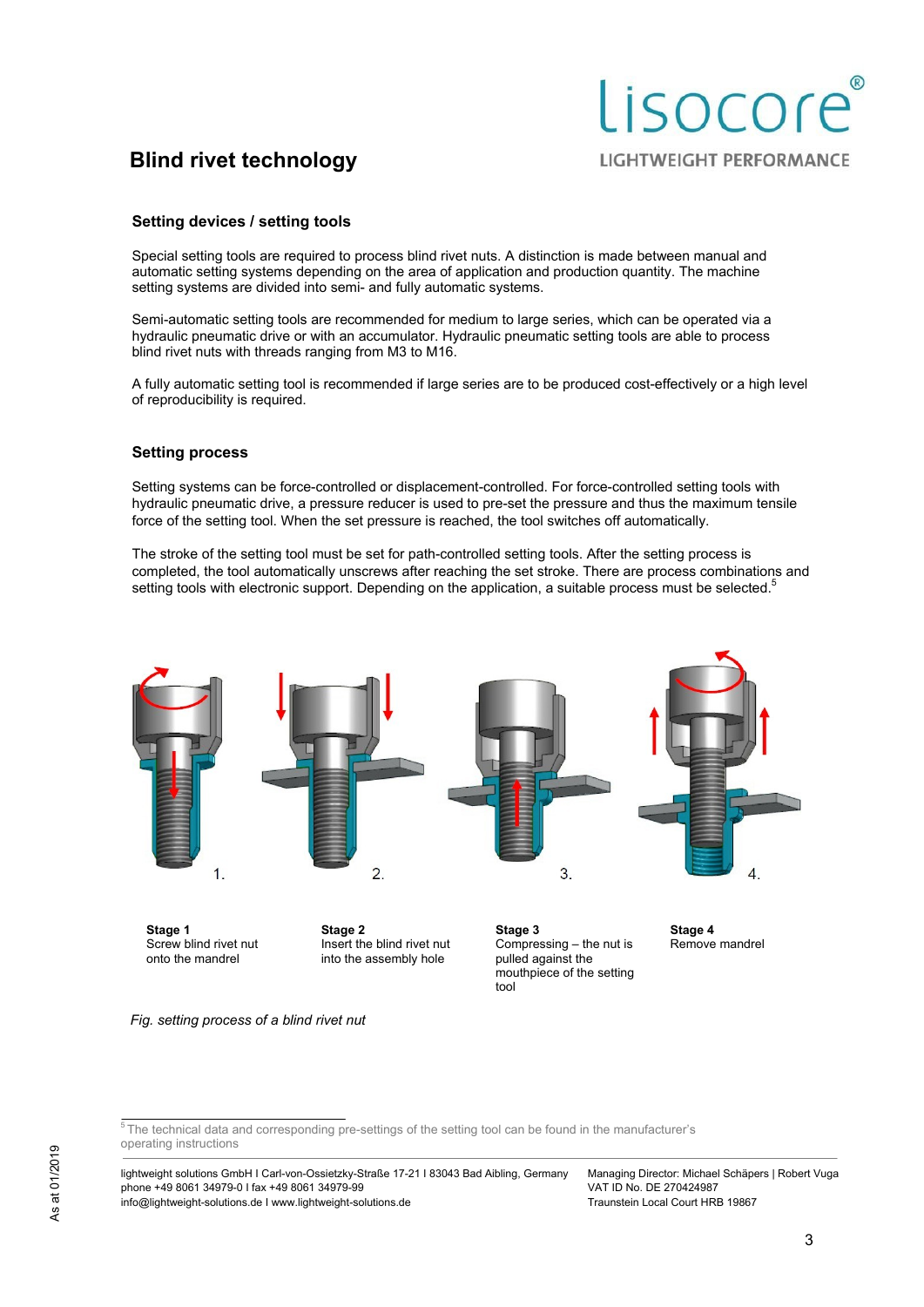

**Appendix 1** 

| Size chart - application in lisocore® 1 |                          |                  |                                       |                             |                                            |        |                                      |     |                                       |                                       |           |           |
|-----------------------------------------|--------------------------|------------------|---------------------------------------|-----------------------------|--------------------------------------------|--------|--------------------------------------|-----|---------------------------------------|---------------------------------------|-----------|-----------|
|                                         |                          |                  |                                       |                             |                                            |        | Top layer in mm                      |     |                                       |                                       |           |           |
| <b>Thread</b>                           | <b>Manufac-</b><br>turer | Clamping<br>area | <b>Drill</b><br>diameter <sup>2</sup> | <b>Nut head</b><br>diameter | <b>Material</b><br>strength of<br>nut head | Length | Item no.                             | 3.0 | 4.0                                   | 5.0                                   | 6.0       | 8.0       |
| M <sub>5</sub>                          | <b>KVT</b>               | $3.0 - 7.0$      | 8.0                                   | 11.0                        | 1.0                                        | 19.0   | M5-70 RBM FK ST<br>300162794         |     |                                       | $\bullet$                             | $\bullet$ |           |
|                                         | <b>GOEBEL</b>            |                  |                                       |                             |                                            |        |                                      |     |                                       |                                       |           |           |
| M <sub>6</sub>                          | <b>KVT</b>               | $0.5 - 6.0$      | 9.0                                   | 13.0                        | 1.5                                        | 19.0   | M6-60 RBM FK ST<br>300160674         |     | $(\hspace{.05cm}\circ\hspace{.05cm})$ | $(\hspace{.05cm}\circ\hspace{.05cm})$ | $(\circ)$ |           |
|                                         |                          | $4.0 - 9.0$      |                                       |                             |                                            | 22.5   | M6-90 RBM FK<br>ST 300160673         |     | $\bullet$                             | $\bullet$                             | $\bullet$ |           |
|                                         | <b>GOEBEL</b>            | $0.5 - 7.1$      | 9.8                                   | 16.4                        | 1.6                                        | 25.8   | GO-Split 7540600300                  |     | $\bullet$                             | $\bullet$                             |           |           |
|                                         |                          | $7.1 - 12.7$     |                                       |                             |                                            | 31.7   | GO-Split 7540600301                  |     |                                       |                                       |           | $\bullet$ |
| M8                                      | <b>KVT</b>               | $0.5 - 0.8$      | 11.0                                  | 16.0                        | 1.5                                        | 23.0   | M8-80 RBM FK ST<br>300160671         |     | $\bullet$                             | $(\circ)$                             | $($ .     |           |
|                                         |                          | $4.5 - 11.0$     |                                       |                             |                                            | 26.0   | <b>M8-110 RBM FK</b><br>ST 300160671 |     |                                       | $\bullet$                             | $\bullet$ |           |
|                                         |                          | $6.5 - 13.00$    |                                       |                             |                                            | 28.0   | <b>M8-130 RBM FK ST</b><br>300205578 |     |                                       |                                       |           |           |
|                                         | <b>GOEBEL</b>            | $0.5 - 7.1$      | 13.0                                  | 19.5                        | 1.6                                        | 29.6   | GO-Split 7540800300                  |     |                                       | $\bullet$                             | $\bullet$ |           |
|                                         |                          | $7.1 - 12.7$     |                                       |                             |                                            | 35.3   | GO-Split 7540800301                  |     |                                       |                                       |           | $\bullet$ |

(• recommended by manufacturer due to larger bead formation / • blind rivet nut with smaller bead)

lightweight solutions GmbH I Carl-von-Ossietzky-Straße 17-21 I 83043 Bad Aibling, Germany phone +49 8061 34979-0 I fax +49 8061 34979-99 info@lightweight-solutions.de I www.lightweight-solutions.de

<sup>&</sup>lt;sup>1</sup> These instructions are the manufacturer's recommendations and serve as general information. Depending on the intended use, we generally recommended you carry out your own processing tests. We recommend you consult with our application technology department and the blind rivet nut manufacturer if you have any further questions.<br><sup>2</sup> Tolerance of the drilling diameter must be in the positive r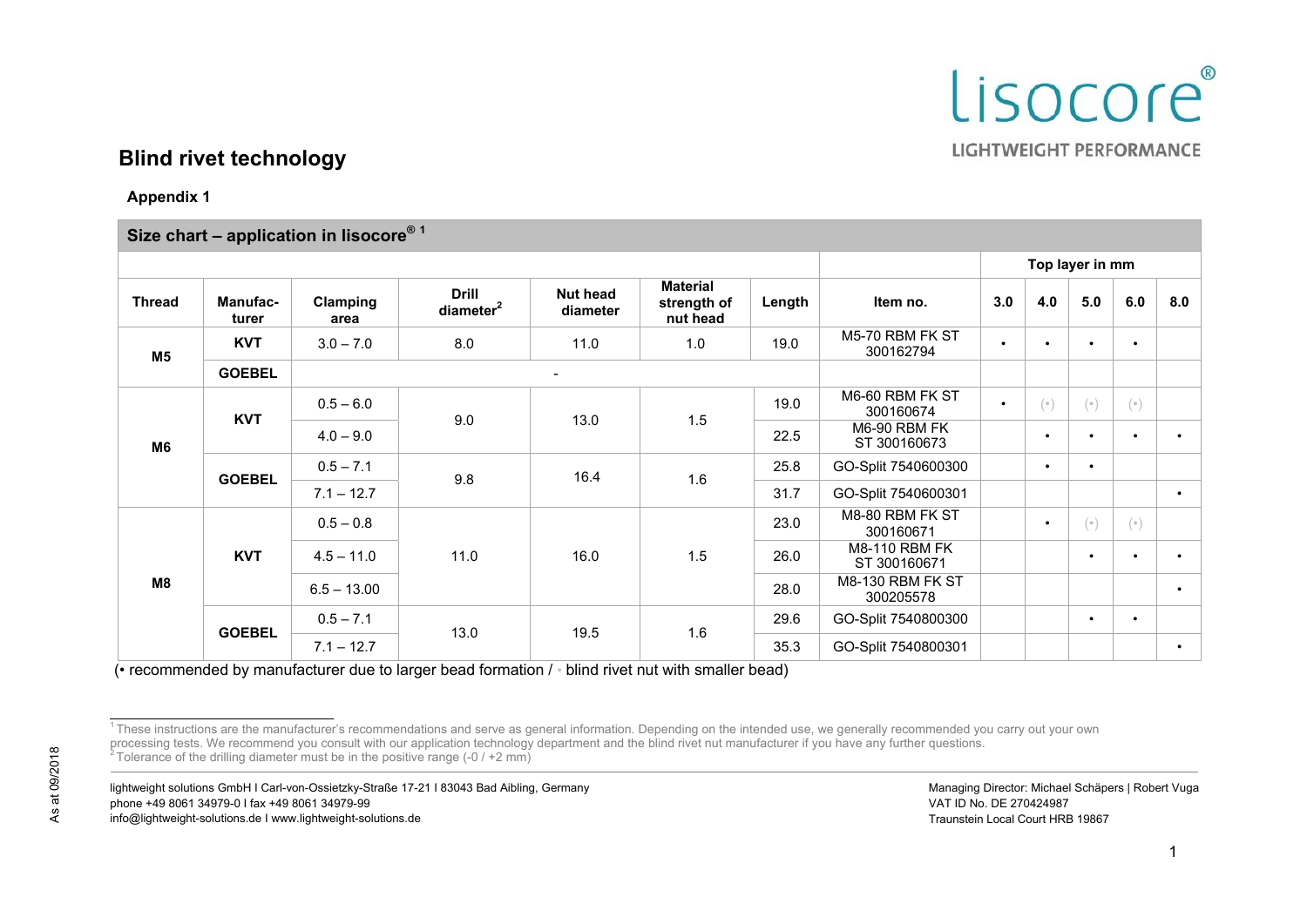

## **Appendix 2**



Fig. 1: Cross-section of a hole for a FILKO blind rivet nut<br>with controlled deformation range (M8)





Fig. 2: Drill hole with countersink for the flat head of the blind rivet nut



**Fig. 3: Go-Split blind rivet nut (M8) with slotted shaft Fig. 4: FILKO blind rivet nut (M8) with controlled deformation range** 



**Fig. 5: Blind rivet nuts in lisocore®**



Fig. 6: Application example: mounting of telescopic legs for a **stand-up table system** 

lightweight solutions GmbH I Carl-von-Ossietzky-Straße 17-21 I 83043 Bad Aibling, Germany phone +49 8061 34979-0 I fax +49 8061 34979-99 info@lightweight-solutions.de I www.lightweight-solutions.de